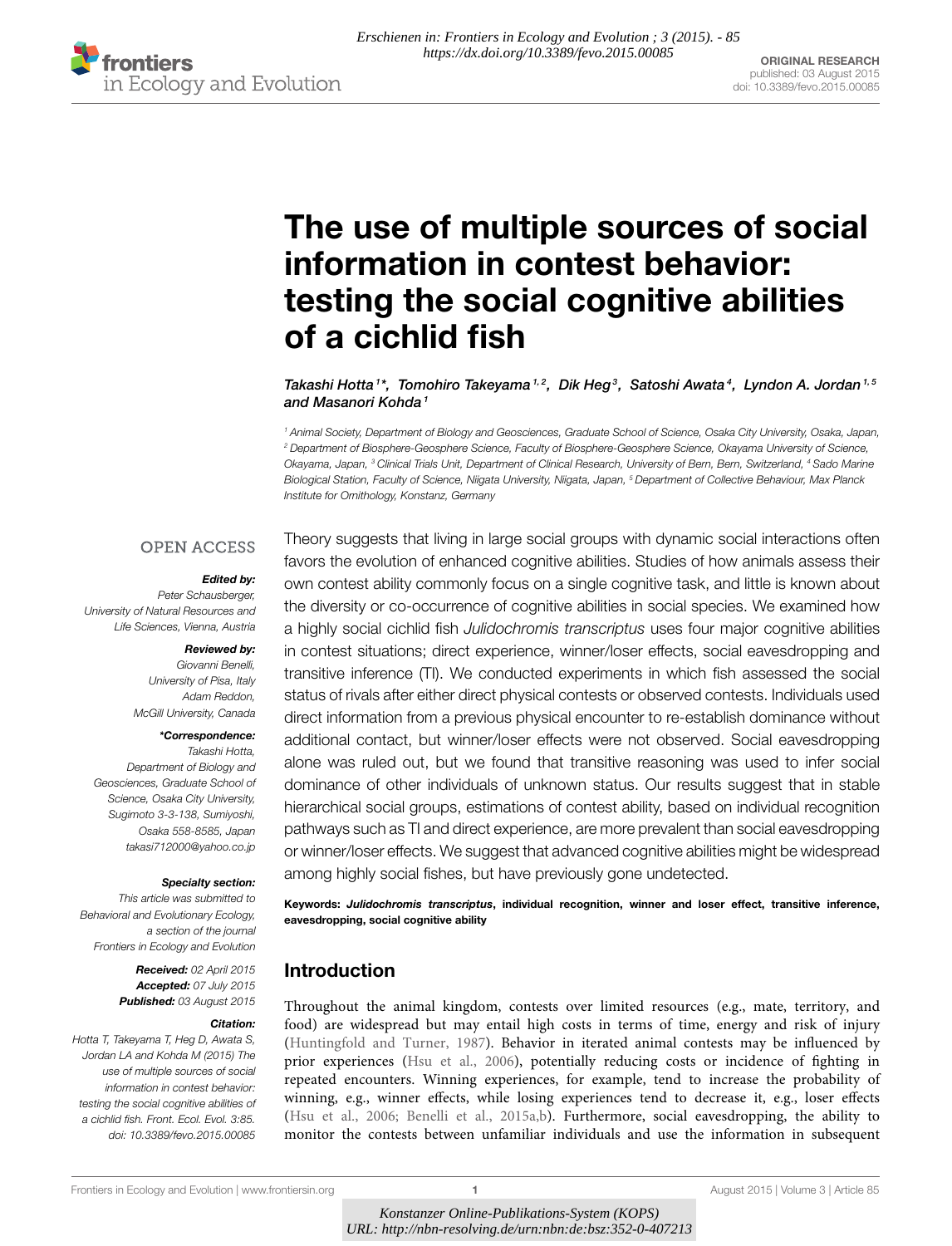aggressive interactions, may reduce fighting costs with unknown individuals [\(Oliveira et al., 1998\)](#page-7-4).

In large social groups, especially those with dominance hierarchies [\(Jordan et al., 2010a,](#page-7-5)[b\)](#page-7-6) individuals frequently interact with familiar and unfamiliar group members, and also with unknown individuals from outside the group (e.g., Byrne and Whiten, [1988;](#page-7-7) [Awata and Kohda, 2004;](#page-6-0) [White and Gowan,](#page-8-0) [2013\)](#page-8-0). Increased cognitive abilities will be favored if they allow individuals to indirectly infer their dominance relationship with unknown individuals and avoid costly aggressive interactions for dominance. An individual's place in the social order can be learned through direct interactions with others, including engaging with strangers. However, the costs of these interactions increase cumulatively with the size of the society since the likelihood of encountering stranger increases. By observing interactions between the stranger and known individuals, with whom a social relationship has already been established, an animal may predict their own relationship to unknown individuals. This component of cognitive ability is called transitive inference (TI[;Hogue et al., 1996;](#page-7-8) [Paz-y-Miño et al.,](#page-8-1) [2004;](#page-8-1) [Engh et al., 2005;](#page-7-9) [Grosenick et al., 2007;](#page-7-10) [MacLean et al.,](#page-7-11) [2008;](#page-7-11) [Vasconcelos, 2008](#page-8-2) for review). A variety of studies have suggested that transitive inference may be used by higher vertebrates (e.g., [Hogue et al., 1996;](#page-7-8) [Peake et al., 2002;](#page-8-3) Peake and McGregor, [2004;](#page-8-4) [Engh et al., 2005\)](#page-7-9), and TI studies are mainly documented in animals with high sociality, such as apes, monkeys, hyena, chickens and corvids [\(Gillan, 1981;](#page-7-12) [Bond et al.,](#page-7-13) [2003;](#page-7-13) [Paz-y-Miño et al., 2004;](#page-8-1) [Engh et al., 2005\)](#page-7-9), as well as a territorial and social fish [\(Grosenick et al., 2007;](#page-7-10) White and Gowan, [2013\)](#page-8-0).

This raises the question whether transitive inference only occurs in those species with high cognitive abilities in general. While transitive inference is typically observed in animals with highly organized societies, the pattern of co-occurrence of other cognitive abilities such as social eavesdropping and winner/loser effects is not well understood [\(Hsu et al., 2006,](#page-7-1) [2011\)](#page-7-14). Despite this, analyses of the contributions of different components of cognition are rare, with studies most often focussing on a single component of cognitive ability [\(Hsu et al., 2011\)](#page-7-14). In some cases, multiple cognitive factors have been examined in a single species, with conflicting results. Despite using TI with direct experience and information gathered by eavesdropping, hens in stable groups do not use social eavesdropping alone [\(Hogue et al.,](#page-7-8) [1996\)](#page-7-8). Further, in Melanochromis auratus, a group living cichlid with strict linear dominance and high sociality, winner/loser effects do not operate [\(Chase et al., 2003\)](#page-7-15). In contrast, in Siamese fighting fish, both social eavesdropping (e.g., [Oliveira et al., 1998;](#page-7-4) [McGregor et al., 2001\)](#page-7-16) and winner/loser effects (e.g., Wallen and Wojciechowski-Metzlar, [1985\)](#page-8-5) are observed, but there is no evidence that this species use transitive inference to infer social dominance.

While the general cognitive abilities of fish are not fully understood, there are reports of cognitive capacity in some fish that mirror those in higher vertebrates, e.g., social eavesdropping, individual recognition and winner/loser effects [\(Hsu et al., 2006,](#page-7-1) [2011;](#page-7-14) [Alfieri and Dugatkin, 2011;](#page-6-1) [Brown and Laland, 2011\)](#page-7-17). The social intelligence hypothesis predicts that highly increased cognitive ability, e.g., recognizing group members and transitive inference will be favored in highly organized, large societies [\(Byrne and Whiten, 1988;](#page-7-7) [Bshary et al., 2002;](#page-7-18) [Bond et al.,](#page-7-13) [2003;](#page-7-13) [Brown et al., 2011;](#page-7-19) [Bshary, 2011\)](#page-7-20). Cooperatively breeding cichlids in Lake Tanganyika often have large groups associated with frequent social interactions with known and unknown individuals (e.g., [Awata et al., 2005;](#page-6-2) [Heg and Bachar, 2006;](#page-7-21) Wong and Balshine, [2010\)](#page-8-6), which may favor the development of high cognitive abilities (e.g., [Byrne and Whiten, 1988;](#page-7-7) [Bond et al.,](#page-7-13) [2003;](#page-7-13) [Alfieri and Dugatkin, 2011\)](#page-6-1). Julidochromis transcriptus and its congeners are cooperatively breeding cichlids with a highly organized social system [\(Awata and Kohda, 2004;](#page-6-0) [Awata et al.,](#page-6-2) [2005,](#page-6-2) [2006,](#page-6-3) [2008,](#page-6-4) [2010;](#page-6-5) [Heg and Bachar, 2006;](#page-7-21) [Kohda et al.,](#page-7-22) [2009\)](#page-7-22). Breeding groups consist of multiple unrelated males and females that frequently share paternity and cooperatively raise their brood [\(Awata et al., 2005\)](#page-6-2). Breeding members frequently interact with each other, but strangers of varying social status often approach the territory or nests of the members (Awata and Kohda, [2004\)](#page-6-0). This fish is therefore an ideal species in which to examine social cognitive capacity, and is amenable to experimental manipulation of social experiences. Here we use male J. transcriptus to examine and disentangle the effects of transitive inference, social eavesdropping, winner/loser effects and direct fighting experience to determine the relationship between these cognitive abilities and how they interact to influence social interactions.

# Methods

# Study Animal and Housing Condition

We obtained the subject fish J. transcriptus from commercial breeders. Experiments were conducted in our laboratory at Osaka City University. We used males (60–80 mm in total length) that had been kept with females in either  $30 \times 40 \times 60$  cm tanks of 20 individuals or  $45 \times 40 \times 180$  cm stock tanks with 60 individuals, both at 26◦C under 12:12 h light-dark cycles (Awata et al., [2006\)](#page-6-3). Stock tanks contained multiple shelters of halfcut flower pots, stones and tiles put on coral gravel bottom. Water was aerated and filtered using sponge and external canister filters, and dissolved nitrogenous waste was never measured to be above acceptable levels. Commercial flake food (Tetramin) was provided twice a day. Prior to experiments, fish were successfully housed for more than 1 year, and frequently bred in captivity. Similar-sized males that had not encountered each other during this period were used in all experimental trials (average size difference:  $1.07 \pm 0.89$  mm 0-3.6 mm;  $1.66 \pm 1.49$ %, 0-6.52%). Glass aquariums (30  $\times$  18  $\times$  20 cm<sup>3</sup>) with gravel substrate were used for all experiments (**[Figure 1](#page-2-0)**). Behavior was recorded with video cameras (HDR-CX370, Sony) in all experiment trials.

# Experiment Procedure

Many previous studies of TI used 3-term series tasks using individuals A, B, and C (e.g., [Bryant and Trabasso, 1971;](#page-7-23) Hogue et al., [1996;](#page-7-8) [Peake and McGregor, 2004\)](#page-8-4). In this study we also designed the 3-term series task using three individuals in test of TI, which are associated with several control experiments (**[Figure 2](#page-2-1)**). We conducted five independent experiments to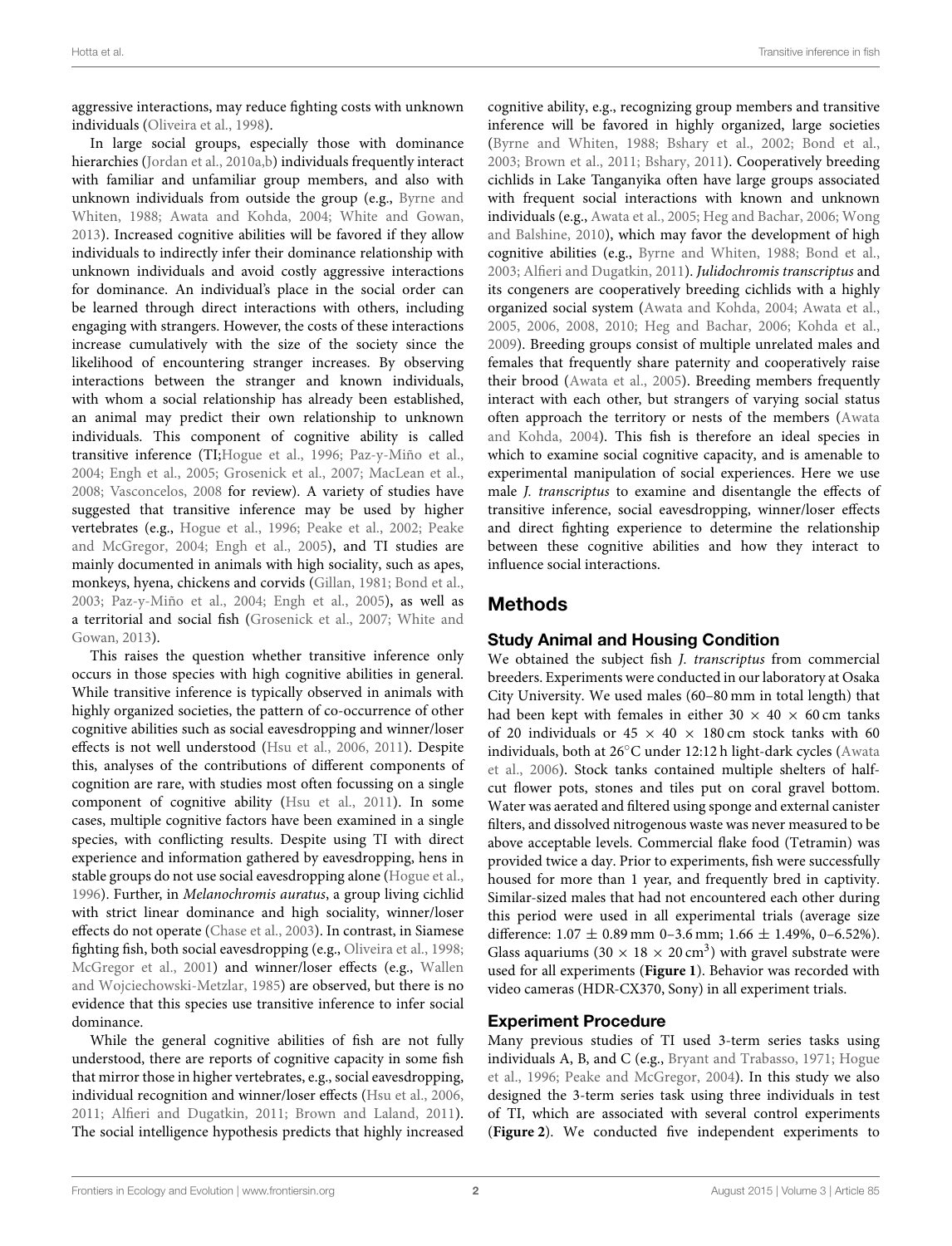determine the effects of direct interactions and observation of interactions on subsequent aggressive and submissive behavior. Experiments consisted of a pre-phase I, an optional pre-phase II (depending on the treatment group), and a test phase (**[Figure 2](#page-2-1)**). In preliminary experiments on direct physical contests, we observed that two size-matched fish put in a tank often continued to fight for at least 5 min after introduction, probably because of their similar body size and similar fighting ability. In these preliminary trials, dominance relationships took up to 15 min to become stable. Thus, we allowed 30 min to establish dominance after introducing two size-matched fish to arena tanks. We refer to individuals with established pairwise dominance as "A" and "B," and an individual that had not yet established pairwise dominance with individual A as a stranger "C" and will use this terminology throughout the paper. During the test phase we recorded the following responses of each individual: (i) rushing time: time spent rapidly moving toward the glass barrier with open mouth in an aggressive fashion, and (ii) the time spent in each of three zones in test tank: the near, middle and far sections (each 6 cm width) from the border glass. Details of the experimental set-up and experimental sequences with predictions of each test are shown in **[Figures 1](#page-2-0)**, **[2](#page-2-1)**. Sample sizes in respective experiments were 10 or 12 focal individuals.

In Experiment 1, we assessed how dominance during direct interactions in an "arena tank" affected subsequent behavior in a "test tank" (**[Figure 2A](#page-2-1)**). In pre-phase I, two fish were placed in the arena tank for 30 min and their aggressive and submissive interactions were videotaped and monitored (10 pairs). The fish that performed aggressive acts toward and chased the other fish in a unidirectional manner or much more frequently than opponent during the last 15 min was regarded as winner and labeled "A." The losing fish was labeled "B." During the last half time, typically losers retreated from the winner if approached, and often showed submissive behavior or could flee from the winner. The winner did not continue to attack the loser when the latter performed subordinate displays, and therefore the losers were not persistently attacked or chased.



<span id="page-2-0"></span>tank were separated with 7 cm distance. Movable opaque sheets are between the arena tank and the observer tank, and between the two adjacent test-tanks. The bottom of the test tanks was divided into three zones: near, middle and far zones, each having a width of 6 cm.

Fish A and B were then moved to each of the test tanks using a hand net, and visually isolated from each other using an opaque divider (**[Figures 1](#page-2-0)**, **[2A](#page-2-1)**). Ten minutes after introduction, the opaque sheet was removed allowing fish to visually interact, and then their behaviors were recorded for 10 min (test phase). We analyzed total time (seconds) that fish attacked the glass divider with their mouth open and time in each of the three zones (near, middle, and far; **[Figure 1](#page-2-0)**), using video recordings



<span id="page-2-1"></span>predictions from the different hypotheses tested are supported. (A) Experiment 1 A and B had a direct encounter during the pre-phase and re-establish dominance during the test phase. (B) Experiment 2  $C_1$  and  $C_2$  had only visual contact in the pre-phase and establish dominance during the test phase. (C) Experiment 3 (testing winner/loser effects). A1 and A2 dominated B1 and B2 in arena tank, respectively. If  $A_1$  and  $A_2$  dominate against  $B_2$  and  $B_1$  against glass barrier in test phase, respectively, the loser-winner effect will operate. (D) Experiment 4 (testing eavesdropping hypothesis). Fish C observed interactions  $A > B$ . If the fish C exhibited submissive behaviors against A, but if it exhibited aggressive behaviors against B, the prediction from eavesdropping hypothesis will be supported. (E) Experiment 5 (testing transitive inference hypothesis). Fish C observed interactions  $A > B$ , thereafter B observed interactions  $C > A$ . According to the transitive-inference hypothesis, fish C is expected to dominate over fish B against glass barrier.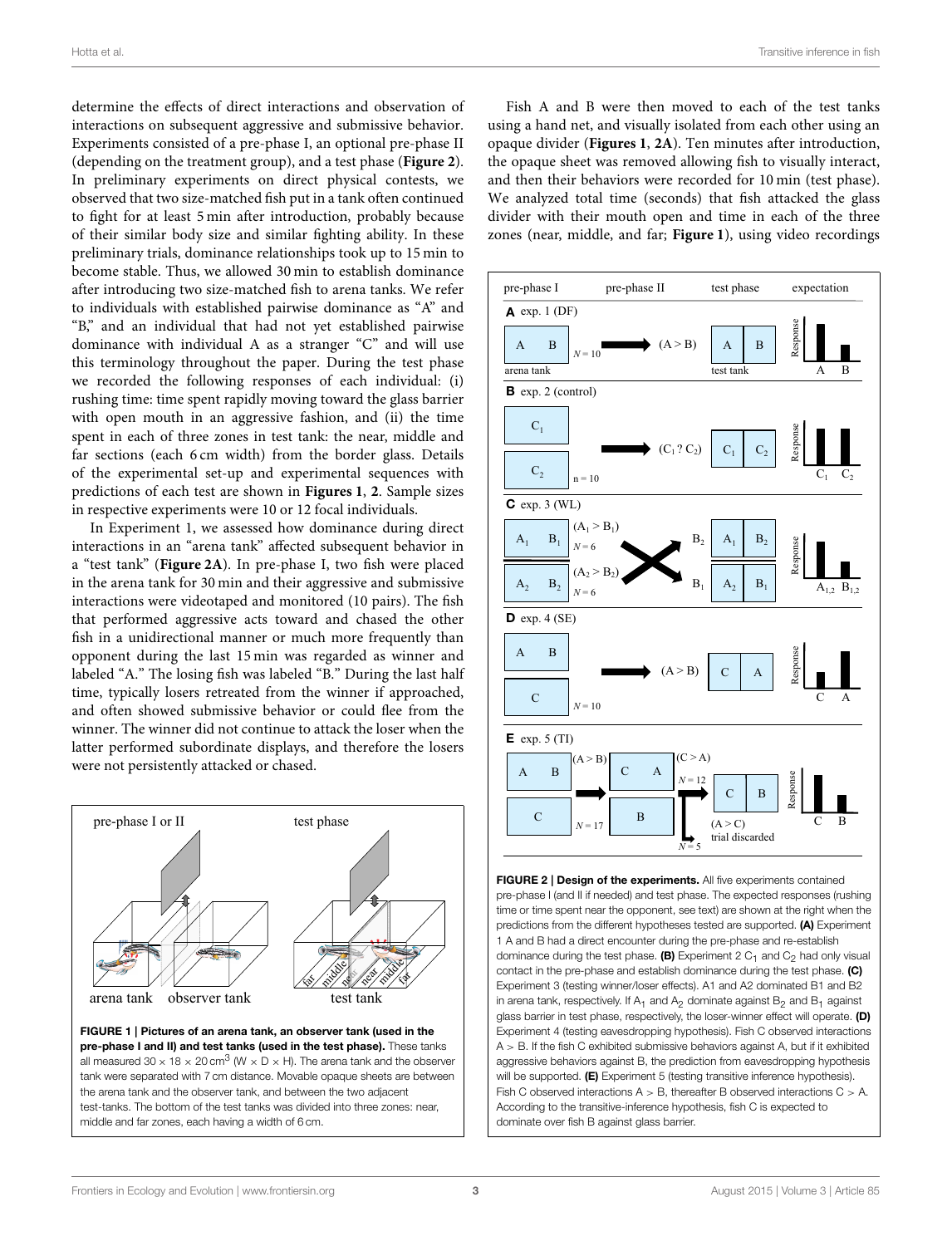of the first 30 s on interaction. By analysing only the first 30 s, we excluded possibility that one's behavior influences another's, i.e., collusion effects [\(Paz-y-Miño et al., 2004\)](#page-8-1) . We expected the winner A to attack the glass barrier more and to spend more time in the near zone than the loser B during the test phase.

Experiment 2 acted as a control for Experiment 1. In pre-phase I, two fish " $C_1$ " and " $C_2$ " were put in two tanks separated with a 7 cm distance for 30 min (**[Figure 2B](#page-2-1)**), and they observed other fish but did not attack the glass barriers (10 pairs). These fish therefore had visual exposure, but did not have any experiences of direct contacts each other. These fish were then placed in the test tank and their behaviors were recorded as for the Experiment 1 (**[Figure 2B](#page-2-1)**). We expected both fish to spend equal time in the near area during the test phase, because they are strangers to each other.

In Experiment 3, we tested the hypothesis that winning or losing a fight increases the probability of winning or losing again (winner/loser effects, [Whitehouse, 1997;](#page-8-7) [Oliveira et al., 2009\)](#page-8-8). In pre-phase I, two arena tanks, each of which contained two fish, were used (**[Figure 2C](#page-2-1)**). As in Experiment 1, we labeled the winners fish  $A_1$  and  $A_2$  and the losers fish  $B_1$  and  $B_2$  after 30min observations. In the test phase,  $A_1$  and  $B_2$  or  $A_2$  and  $B_1$ were allowed to be visually interacted and their behaviors were recorded (12 pairs). If winner/loser effects were operating, we would expect the previous winners  $A_1$  and  $A_2$  to exhibit more aggressive behaviors than the previous losers  $B_1$  and  $B_2$ . In this experiment we used fish of size match, not the approach of random-selection [\(Hsu et al., 2006;](#page-7-1) [Benelli et al., 2015a\)](#page-7-2), because this Experiment 3 is also control for Experiment 5 where focal fish face the same size fish.

Experiment 4 was conducted to test whether fish that were allowed to observe fighting contests of other fish altered their behavior when they engaged those fish in subsequent fighting contests (eavesdropping hypothesis; [Oliveira et al., 1998;](#page-7-4) Hsu et al., [2006,](#page-7-1) [2011\)](#page-7-14). An observer fish C (in a separate observer tank) was allowed to observe interactions between two fish in an arena tank for 30 min (pre-phase I in **[Figure 2D](#page-2-1)**). We then transferred the observer fish C into one compartment of a test tank and the winner fish A into another compartment (10 pairs). Their behaviors were recorded for 10 min (test phase in **[Figure 2D](#page-2-1)**). If these animals use social eavesdropping to infer social dominance, the observer fish C would respond less aggressively when interacting with the winner A (**[Figure 2D](#page-2-1)**).

In Experiment 5, we tested the hypothesis that J. transcriptus can use bi-directional transitive inference for inferring social dominance of strangers, using three individuals (12 triads). In the pre-phase I, two fish were placed in an arena tank, and watched by an observer fish C who was physically separated from the arena tank (**[Figure 2E](#page-2-1)**). The observer fish C was allowed to watch the interactions between the two fish for 30 min. The winner of the dyadic interaction was labeled A, and the loser B. The physically interacting fish A and B in arena tank ignored the fish C that observed the formers. In the pre-phase II, the winner A and the previous observer C was transferred into a new arena tank, while the loser B was moved to a new observer tank to be allowed to observe interactions between A and C from the separated tank (**[Figure 2E](#page-2-1)**). As in the pre-phase I, we observed the two fish in the arena tank for 30 min and determined dominance relationships. If fish C was dominant over fish A, the winner fish C and observer fish B were transferred to a test tank, and their behavior was recorded for 10 min (**[Figure 2E](#page-2-1)**). If fish C was subordinate to fish A in the arena tank, we discarded the trial from the analyses. If fish C and B can use bidirectional transitive inference, it is predicted that both should correctly infer that  $C > B$ , despite that both fish had never experienced direct interactions between them. In this case, C and B would behave in an aggressive and submissive way during the test phase, respectively, which would be identical to the behavioral patterns of the winner A and the loser B in the test phase of Experiment 1.

#### Ethical Notes

This research adheres to the ASAB/ABS guidelines for the Use of Animals in Research [\(ASBS/ABS, 2014\)](#page-6-6). All experiments were conducted in compliance with the Regulations on Animal Experiments in Osaka City University and the Japan Ethological Society. No permits were needed from Japanese government for experiments involving J. transcriptus.

We opted to handle fish without anesthetizing them because the effectiveness of anesthetizing in eliminating/reducing the stress of handling is not clear [\(Congleton, 2006\)](#page-7-24). When we measured fish, we netted and placed the fish on top of several sheets of tissue saturated with water and covered the fish with another layer of wet tissue.

In escalated direct physical contests in arena tank, fish engaged in bouts of mouth biting where the two fish grasped each other's jaws and pushed each other [\(Sopinka et al., 2009\)](#page-8-9). All contests for 30 min were videotaped and monitored by an observer. The observers had a rule to intervene and terminate contests if either of the fish appeared to suffer visible physical injury (e.g., scale loss, wounds, bleeding, or abnormal swimming behavior). However, no interventions were required because escalations in fight involving mouth biting were not observed to cause physical injuries to the fish. After contests were resolved, losers were often able to avoid attacks from the winners by sticking on the side or the corner of the aquarium although no refuge was put in the tank. In preliminary experiments, we observed that in the test tank containing a refuge (half of a small flower pot), some individuals stayed in refuges considerable time, which largely affected their reaction times and positions, and thus we did not put a refuge in test tanks. No refuge was put in arena tanks in order to make the condition of arena tank the same as test tanks.

None of the fish in arena tanks appeared to suffer physical damage from the contests. These losers were highly aggressive to unknown fish in subsequent test-phase experiments 10 min later (e.g., Experiments 2 and 3), showing that they were not damaged. After test phase experiments, fish were introduced to new stock containers, in which they took foods well and were all in good condition for more than 1 month, and were used in other experiments [\(Hotta et al., 2014\)](#page-7-25).

### Statistical Methods

Statistical analyses were performed using R. 2.13.2. Wilcoxon signed-rank tests and Mann-Whitney U-tests were used to compare rushing time within matched pairs and between fish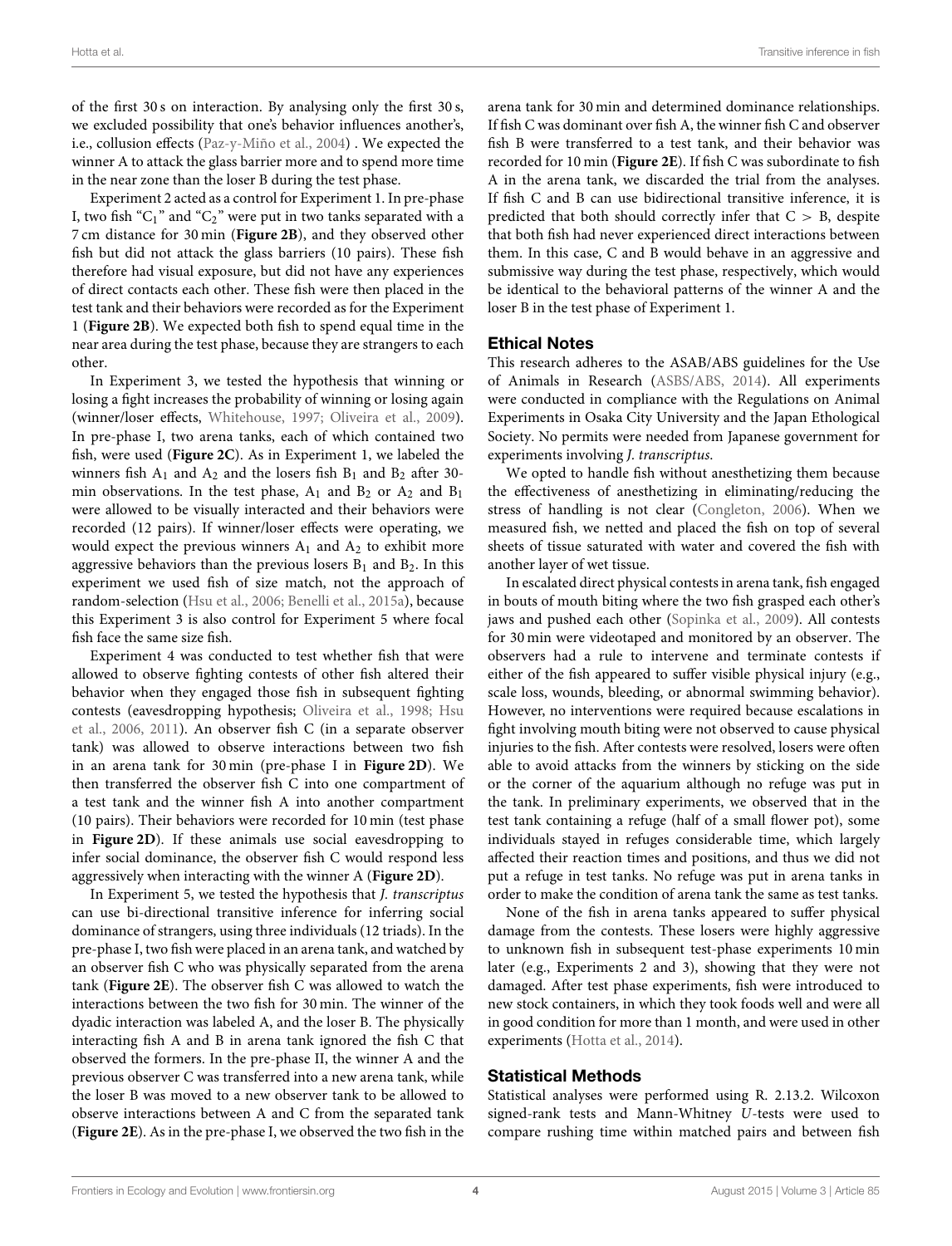in different experiments, respectively, during the test phase. Beta binominal generalized linear models (GLZ) were used for analyses of the proportion of time in the three zones during the test phase. Likelihood ratio tests were applied to test the significant effects of explanatory variables (fish group, zone, and its interaction).

## **Results**

### Effect of Direct Experience

In Experiment 1, the winner A more frequently attacked the loser B through the glass barrier (Wilcoxon signed-ranks test,  $T = 0.0$ ,  $P = 0.004$ ) and spent more time in the near zone than the loser B (beta binomial GLZ, fish group  $\times$  zone:  $\chi_2^2 = 12.95$ ,  $P = 0.002$ , **[Figure 3A](#page-4-0)**). In contrast, in Experiment 2, rushing time and time in zones were not different between fish  $C_1$  and  $C_2$ , which had not had direct contact experiences ( $T = 20.0, P = 0.82$  in rushing time, fish group  $\times$  zone:  $\chi_2^2 = 0.24$ ,  $P = 0.89$ ; fish group:  $\chi_1^2 =$ 0.004,  $P = 0.95$  in time in zones, **[Figure 3B](#page-4-0)**). Comparing the two experiments, responses of the winner A in Experiment 1 and the strangers in Experiment 2 were not different (Mann-Whitney Utest,  $z = -0.29$  P = 0.77 in rushing time, fish group x zone:  $\chi_2^2 = 5.31, P = 0.07$ , fish group:  $\chi_2^2 = 0.04, P = 0.85$  in time in zone,  $N = 20$ , data of fish  $C_1$  and fish  $C_2$  in Experiment 2 were pooled). However, responses of the loser fish B in Experiment 1 and the strangers in Experiment 2 were significantly different  $(z = -4.24, P < 0.0001$  in rushing time, fish group x zone:  $\chi_2^2 = 5.96, P = 0.05$  in time in zone,  $N = 20$ ).

### Winner/Loser Effects

In Experiment 3, we tested whether fish used winner/loser experience to infer dominance relationship. Contrary to the winner/loser effects expectation, neither rushing time nor the time in the three zones of the winners  $(A_1 \text{ and } A_2)$  differed from those of the losers ( $B_1$  and  $B_2$ ; Wilcoxon signed-ranks test,  $T =$ 22.0,  $P = 0.57$  in rushing time; beta binomial GLZ, fish group  $\times$ zone:  $\chi_2^2 = 1.58$ ,  $P = 0.45$ , fish group:  $\chi_1^2 = 0.07$ ,  $P = 0.79$  in time in zones, **[Figure 3C](#page-4-0)**).

#### Social Eavesdropping

In Experiment 4, we tested whether fish used social eavesdropping to infer dominance. Contrary to the social eavesdropping expectation, both rushing time and the time in the three zones of the fish C, which had previously observed a contest between fish A and fish B, did not differ from those of the opponent fish A, who defeated B (Wilcoxon signed-ranks test, T  $= 24.0, P = 0.77$  in rushing time; beta binomial GLZ, fish group  $\times$  zone:  $\chi^2$  = 5.83, P > 0.05, fish group:  $\chi^2$  = 0.50, P = 0.48 in time in zones, **[Figure 3D](#page-4-0)**) Comparing across experiments, rushing time and duration in each zone were not different between observer C of this experiment and observer  $C_1$  and  $C_2$ in Experiment 2 (Mann-Whitney U-test,  $z = 0.59$   $P = 0.69$ in rushing time, fish group  $\times$  zone:  $\chi^2$  = 0.75, P = 0.69, fish group:  $\chi_1^2 = 0.05$ ,  $P = 0.82$  in time in zone,  $N = 20$  for both experiments, data of fish C against A in Experiment 4 and fish  $C_1$  and fish  $C_2$  in Experiment 2 were combined).



<span id="page-4-0"></span>FIGURE 3 | Results of five experiments testing different hypotheses of cognitive abilities. Right and left panels show the rushing time against glass barrier per 30 s and the time in three (near, middle, and far) zones per 30 s, respectively. (A) Experiment 1 testing whether direct interactions affect the *(Continued)*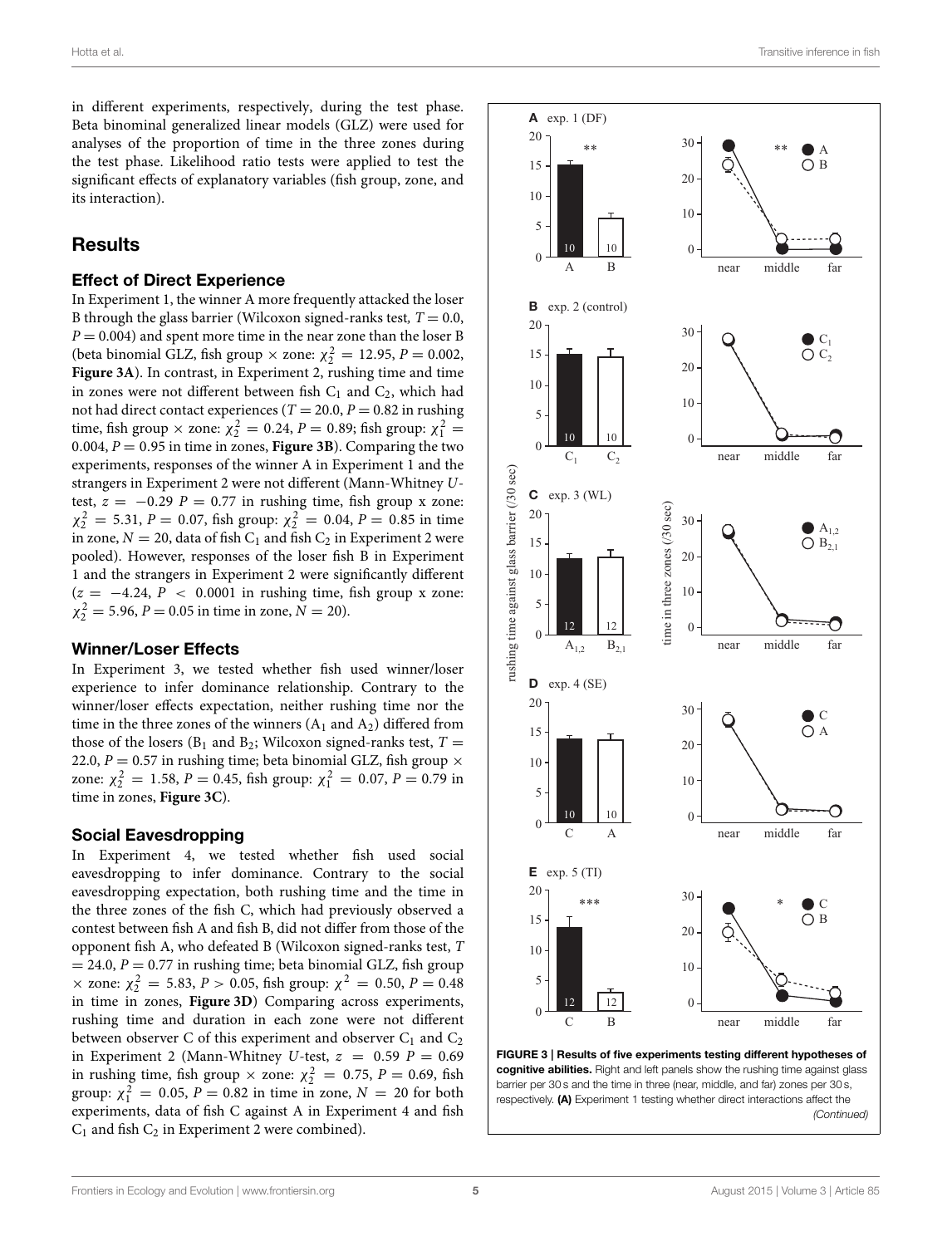#### FIGURE 3 | Continued

next fight between the same individuals. (B) Experiment 2 with two strangers (C) Experiment 3 testing winner/loser effect. (D) Experiment 4 testing eavesdropping effect. (E) Experiment 5 testing transitive inference. See details of fish combinations and expectations from the different hypothesis in [Figure 2](#page-2-1). Error bars indicate s.e.m. Numerals in bars show sample sizes. Asterisks denote the significant differences in rushing time between fish groups by Wilcoxon signed-rank tests (left panels) and the significant interactions between fish group and zone on the proportion of time stayed in each zone by beta binomial GLZs (right panels): \**p* < 0.05; \*\**p* < 0.01; \*\*\**p* < 0.001.

### Transitive Inference

In Experiment 5, we tested whether fish can infer dominance by a combination of observation and their own experience. As expected, fish B, having lost a fight against fish A after observing fish C defeating fish A, less frequently attacked fish C through the glass barrier (Wilcoxon signed-ranks test,  $T = 0.0$ ,  $P = 0.0002$ ) and spent less time in the near zone than the winning fish C (beta binomial GLZ, fish group  $\times$  zone:  $\chi^2$  = 7.53, P = 0.02, **[Figure 3E](#page-4-0)**). This result confirms that fish B correctly inferred that it was subordinate to fish C after watching fish C defeated fish A, that had defeated fish B. Comparing across experiments, we found that rushing time significantly differed between fish B in Experiment 5 and the loser fish B in Experiment 1 ( $U = 23.5$ ,  $P = 0.01$ ), but the time in three zones was not different (fish group  $\times$  zone:  $\chi_2^2 = 2.62$ ,  $P = 0.27$ , fish group:  $\chi_1^2 = 0.08$ , P  $= 0.78$ ). Further, rushing time did not differ between the fish C in Experiment 5 and the winner fish A in Experiment 1 (Mann-Whitney U-test,  $U = 46.5$ ,  $P = 0.37$ ), but the time in each zone just differed (beta binomial GLZ, fish group  $\times$  zone:  $\chi_2^2 = 5.98$ ,  $P = 0.05$ ). Overall in Experiment 5, fish B performed similarly to the losers B in Experiment 1, and fish C similarly to the winners A in Experiment 1. However, the aggressiveness of fish C in Experiment 5 was similar to that of stranger  $C_1$  and  $C_2$ in Experiment 2 that had no information about the dominance relationship ( $z = 0.76$ ,  $P = 0.44$  in rushing time, fish group  $\times$ zone:  $\chi_2^2 = 0.51$ ,  $P = 0.78$ ; fish group:  $\chi_1^2 = 0.01$ ,  $P = 0.91$  in time in zones).

# **Discussion**

Our results support the hypothesis that the cichlid Julidochromis transcriptus can infer social status of unknown individuals using transitive inference. Using only observations of a social interaction between a stranger and a known individual, focal animals in our experiments changed their behavior in a manner consistent with having inferred their social status relative to that of a stranger.

Our first experiment showed that fish used direct information from a previous physical encounter to re-establish dominance without additional physical contact, which confirms that our protocol for the test phase is adequate. The second experiment showed that physical encounters are necessary to establish pairwise dominance. Our third experiment clearly showed that winner/loser effects do not operate in this species. In our fourth experiment, the operation of social eavesdropping alone was ruled out, as we observed no differences in the responses of the observing fish against winner of an observed contest [\(Oliveira et al., 1998;](#page-7-4) [Hsu et al., 2006,](#page-7-1) [2011\)](#page-7-14). In Experiment 5, the focal male (B), which had no direct contact with the winning male (C) behaved submissively against C in test phase, suggesting transitive inference by the focal male. Alternatively, this submissive response might be caused by loser effects or social eavesdropping. However, Experiment 3 demonstrated that loser effects do not cause a submissive response, and Experiment 4 demonstrated that this fish does not use social eavesdropping alone. Any effects of physical characteristics on competition outcomes can also be ruled out because fish were of equal size and sex, and there are no other phenotypic indicators of dominance in this species (e.g., "status badges"; [Møller, 1987;](#page-7-26) Beani and Turillazzi, [1999\)](#page-7-27). Thus, our fifth experiment shows that male J. transcriptus infer the relative social status of an unknown stranger without physical interaction, using transitive inference [\(Whitehouse, 1997;](#page-8-7) [Hsu et al., 2006,](#page-7-1) [2011;](#page-7-14) [Oliveira et al., 2009\)](#page-8-8).

### Integration of Cognitive Ability from Multiple Sources

Social eavesdropping and winner/loser effects appear not to operate in J. transcriptus, potentially because transitive inference is a more effective method for determining social relationships. While observation of social interactions is required to obtain social information about strangers during transitive inference, our results suggest that eavesdropping must be accompanied by direct contact with one of the competitors to determine social relationships in *J. transcriptus*. In highly social animals, individuals repeatedly interact allowing more accurate inference of social dominance of strangers than would be possible using social eavesdropping or winner/loser effects. In contrast, winner/loser effects and social eavesdropping may be effective in less social species, where inferring dominance of strangers using TI would be difficult as the same members rarely encounter each other multiple times [\(Hsu et al., 2006,](#page-7-1) [2011\)](#page-7-14). This suggests that in highly social animals, transitive inference, rather than social eavesdropping or winner/loser effects, may be used to infer social structure. We suggest transitive inference may be mutually exclusive from social eavesdropping or winner/loser effects in the majority of species: the former being prevalent in highly social species and the latter in relatively less social species. This prediction is consistent with previous studies of highly social species, e.g., chickens [\(Hogue et al., 1996\)](#page-7-8), territorial cichlids [\(Grosenick et al., 2007\)](#page-7-10), river trout [\(White and Gowan, 2013\)](#page-8-0), and a highly social cichlid M. auratus [\(Chase et al., 2003\)](#page-7-15), and also with less social species, e.g., the fighting fish B. splendens (Oliveira et al., [1998;](#page-7-4) [McGregor et al., 2001;](#page-7-16) [Witte and Nobel, 2011\)](#page-8-10), paradise fish [\(Francis, 1983\)](#page-7-28), and green swordtail (Beaugrand and Goulet, [2000\)](#page-7-29). A powerful test of this hypothesis may be achieved using related animal species with different levels of sociality (e.g., [Bond et al., 2003;](#page-7-13) [MacLean et al., 2008\)](#page-7-11).

### Transitive Inference

Our results exhibit two noteworthy points in the effects of transitive inference (TI) of this fish: first, the strength of the effect of TI, and second, the ratio of individuals that can effectively use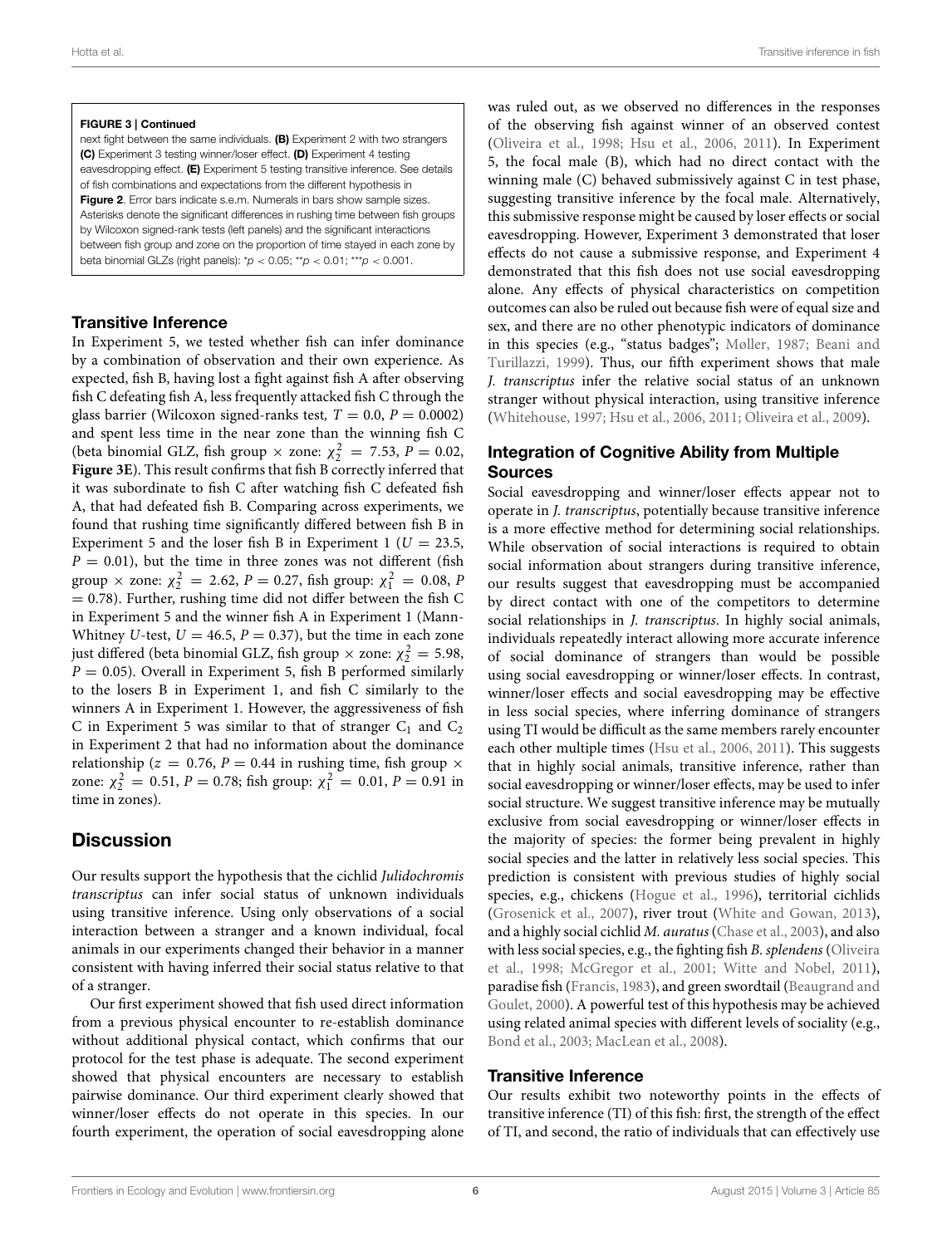TI. The behavior of the losing fish in Experiment 5, which did not have direct experience with its rival, was identical to those of losing fish in Experiment 1, which did have direct experience with its rival. This similarity suggests that fish might infer their relative social dominance using transitive inference as effectively as through direct physical encounters, which will be a novel finding in studies of vertebrate TI. Comparing behavior we also found that the level of aggression toward subordinates by fish that had correctly inferred their social dominance was equal to that of strangers who had no contest experience. Thus, while TI was correctly used to infer that an individual was inferior to its rival, we cannot be certain that individuals correctly inferred that they were dominant to rivals in Experiment 5. This is also the case of other studies on TI in e.g., hens [\(Hogue et al., 1996\)](#page-7-8) and pinyon jays [\(Paz-y-Miño et al., 2004\)](#page-8-1).

In our final experiment, almost all individuals (11/12 individuals) used TI and modified their behavior appropriately. This rate of TI use is comparable to other vertebrates, e.g., hens (15/15 individuals, [Hogue et al., 1996\)](#page-7-8), great tits (10/10, Peake et al., [2002\)](#page-8-3), and pigeon jays (6/6, [Paz-y-Miño et al., 2004\)](#page-8-1), and suggests that J. transcriptus uses TI in the complex social groups that exist in nature [\(Awata et al., 2005\)](#page-6-2). It is worth exploring whether naïve individuals or less socially experienced fish are equally able to use transitive inference. Social experiences are known to influence subsequent behavior in other fish species [\(Jordan and Brooks, 2012\)](#page-7-30), as well as highly social spiders and many other species [\(Jordan et al., 2014\)](#page-7-31), and modifying social experiences in future studies will be shed light on the effects of experience and ontogeny on cognitive ability (e.g., [Budaev et al.,](#page-7-32) [1999;](#page-7-32) [Frost et al., 2007;](#page-7-33) [Brown and Laland, 2011\)](#page-7-17).

While studies of fish cognitive abilities are rarely compared with those on birds and mammals, recent work suggests that social fish have considerable cognitive ability (e.g., [Bshary et al.,](#page-7-18) [2002;](#page-7-18) [Peake and McGregor, 2004;](#page-8-4) [Bshary and Grutter, 2006;](#page-7-34) [Bshary et al., 2006;](#page-7-35) [Hsu et al., 2006,](#page-7-1) [2011;](#page-7-14) [Bshary, 2011\)](#page-7-20). For example, individual recognition has been documented in many social fishes (e.g., [Hert, 1985;](#page-7-36) [Griffiths and Magurran,](#page-7-37) [1997a](#page-7-37)[,b;](#page-7-38) [Balshine-Earn and Lotem, 1998;](#page-6-7) [Brown and Laland,](#page-7-17) [2011;](#page-7-17) [Bshary, 2011;](#page-7-20) [Ochi et al., 2012\)](#page-7-39). To predict the social status of strangers using transitive inference, it is necessary to recognize the individuals and recall their social status [\(Hsu et al., 2006,](#page-7-1)

# **References**

- <span id="page-6-1"></span>Alfieri, M. S., and Dugatkin, L. A. (2011). "Cooperation and cognition in fishes," in Fish cognition and Behaviour, eds C. Brown, K. Laland, and J. Krause (Oxford: Wiley-Blackwell Publ), 258–276.
- <span id="page-6-6"></span>ASBS/ABS. (2014). Guidelines for the treatment of animals in behavioural research and teaching. Anim. Behav. 99, I–IX. doi: 10.1016/S0003-3472(14)00451-5
- <span id="page-6-0"></span>Awata, S., and Kohda, M. (2004). Parental roles and the amount of care in a bi-parental substrate brooding cichlid: the effect of size differences within pairs. Behaviour 141, 1135–1149. doi: 10.1163/15685390426 64623
- <span id="page-6-5"></span>Awata, S., Kohda, M., Shibata, J., Hori, M., and Heg, D. (2010). Group structure, nest size and reproductive success in the cooperatively breeding cichlid Julidochromis ornatus. Ethology 115, 1–13. doi:10.1111/j.1439-0310.2009.01735.x

[2011;](#page-7-14) [Grosenick et al., 2007\)](#page-7-10). Although studies of fish memory are even more scarce than those on recognition, there is evidence that fish can remember social information for a considerable time, for example when making mate choice decisions (e.g., Millinski et al., [1990;](#page-7-40) [Dugatkin and Godin, 1993;](#page-7-41) [Griffiths and Magurran,](#page-7-37) [1997a](#page-7-37)[,b;](#page-7-38) [Dugatkin, 2000;](#page-7-42) [Tebbich et al., 2002\)](#page-8-11), and integrate it with other information in future social contexts [\(Dugatkin, 2000;](#page-7-42) [Dugatkin and Earley, 2004;](#page-7-43) [Bshary et al., 2006;](#page-7-35) [Frost et al., 2007;](#page-7-33) [Bshary, 2011;](#page-7-20) [Witte and Nobel, 2011;](#page-8-10) [Jordan and Brooks, 2012;](#page-7-30) [Hotta et al., 2015\)](#page-7-44). These studies suggest that advanced cognitive abilities such as transitive inference may occur across fish taxa. A fascinating future research direction will be to compare the use of TI between fish and mammal and bird species (Byrne and Whiten, [1988,](#page-7-7) [1992;](#page-7-45) [Bond et al., 2003;](#page-7-13) [MacLean et al.,](#page-7-11) [2008\)](#page-7-11) to establish if either group uses TI more accurately to infer ambiguous social relationships, or if the effects of TI on behavior differ. Finally, our study emphasizes the importance of future studies evaluating the operation of social eavesdropping, winner/loser effects and transitive inference at the same time, which can be achieved using the experimental design we employ here.

# Author Contributions

MK and TT developed the study concept. TH, MK, and TT contributed to the study design. Testing, data collection and the data analysis were performed by TH, SA, and LJ. TH, DH, LJ, and MK drafted the manuscript, and TH, LJ, and MK provided critical revisions. All authors approved the final version of manuscript for submission.

# Acknowledgments

We are grateful to Prof. R. Bshary for his advice on the experiment design in this study. This work was financially supported by Grant-in-Aid for Scientific Research (Nos. 25304017 and 23570033, and on Innovative Areas No. 4501) from JSPS in Japan. All experiments were conducted in compliance with the Regulations on Animal Experiments in Osaka City University and the Japan Ethological Society.

- <span id="page-6-2"></span>Awata, S., Munehara, M., and Kohda, M. (2005). Social system and reproduction of helpers in a cooperatively breeding cichlid fish (Julidochromis ornatus) in Lake Tanganyika: field observations and parentage analyses. Behav. Ecol. Sociobiol. 58, 506–516. doi: 10.1007/s00265-005-0934-6
- <span id="page-6-3"></span>Awata, S., Takeuchi, H., and Kohda, M. (2006). The effect of body size on mating system and parental roles in a biparental cichlid fish (Julidochromis transcriptus): a preliminary laboratory experiment. J. Ethol. 24, 125–132. doi: 10.1007/s10164-005-0171-5
- <span id="page-6-4"></span>Awata, S., Takeyama, T., Makino, Y., Kitamura, Y., and Kohda, M. (2008). Cooperatively breeding cichlid fish adjust their testis size but not sperm traits in relation to sperm competition risk. Behav. Ecol. Sociobiol. 62, 1701–1710. doi: 10.1007/s00265-008-0598-0
- <span id="page-6-7"></span>Balshine-Earn, S., and Lotem, A. (1998). Individual recognition in a cooperatively breeding cichlid: evidence from video playback experiments. Behaviour 135, 369–386. doi: 10.1163/156853998793066221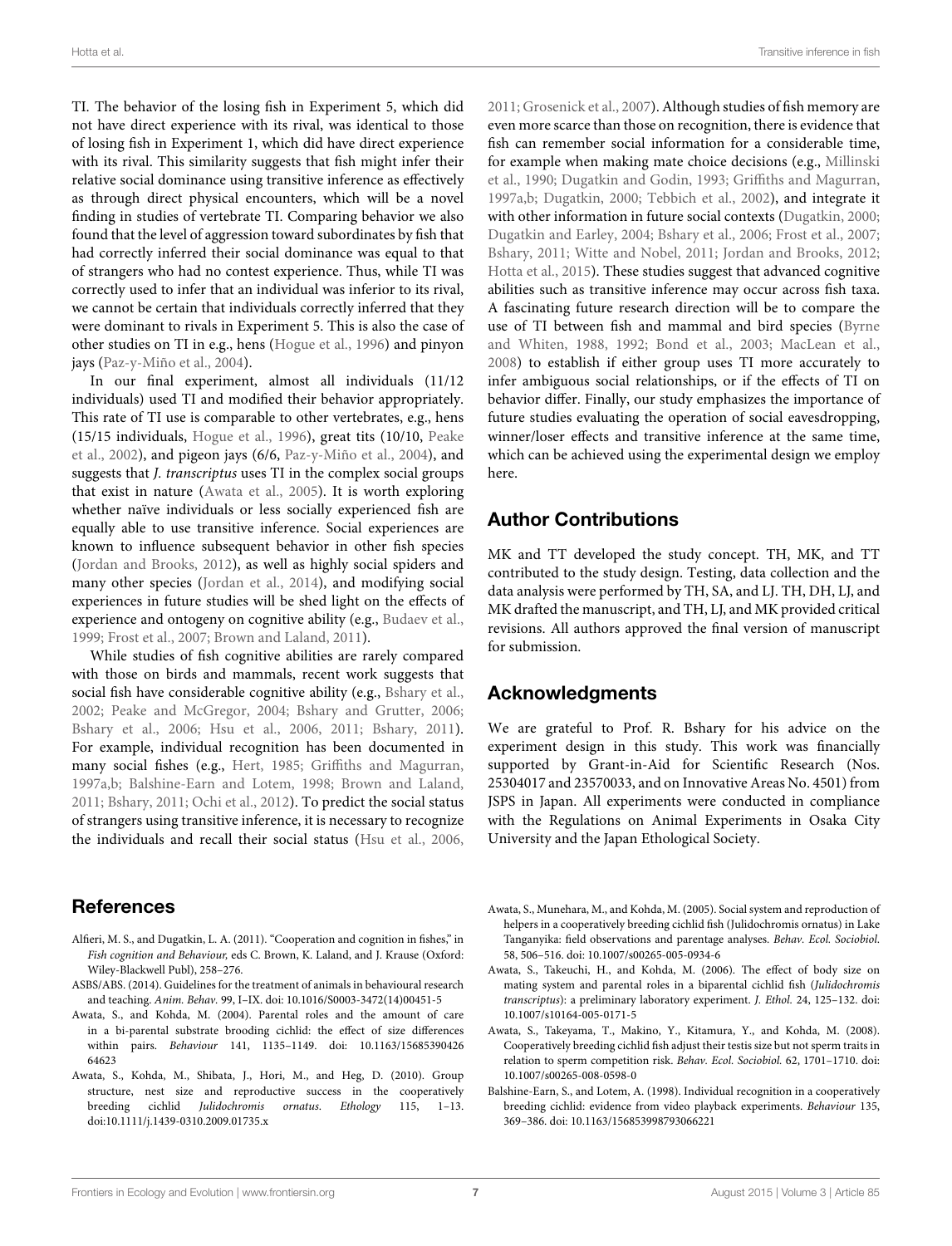- <span id="page-7-27"></span>Beani, L., and Turillazzi, S. (1999). Stripes display in hover-wasps (Vespidae: Stenogastrinae): a socially costly status badge. Anim. Behav. 57, 1233–1239. doi: 10.1006/anbe.1999.1101
- <span id="page-7-29"></span>Beaugrand, J. P., and Goulet, C. (2000). Distinguishing kinds of prior dominance and subordination experiences in males of green swordtail fish (Xiphophorus helerri). Behav. Processes 50, 131–142. doi: 10.1016/S0376-6357(00)00096-6
- <span id="page-7-2"></span>Benelli, G., Desneux, N., Romano, D., Conte, G., Messing, R. H., and Canale, A. (2015a). Contest experience enhances aggressive behaviour in a fly: when losers learn to win. Sci. Rep. 5:9347. doi: 10.1038/srep09347
- <span id="page-7-3"></span>Benelli, G., Romano, D., Desneux, N., Messing, R. H., and Canale, A. (2015b). Sex differences in fighting-induced hyperaggression in a fly. Anim. Behav. 104, 165–174. doi: 10.1016/j.anbehav.2015.02.026
- <span id="page-7-13"></span>Bond, A. B., Kamil, A. C., and Balda, R. P. (2003). Social complexity and transitive inference in corvids. Anim. Behav. 65, 479–487. doi: 10.1006/anbe.2003.2101
- <span id="page-7-17"></span>Brown, C., and Laland, K. (2011). "Social learning in fishes," in Fish Cognition and Behaviour, eds C. Brown, K. Laland, and J. Krause (Oxford: Wiley-Blackwell Publ), 238–257.
- <span id="page-7-19"></span>Brown, C., Laland, K., and Krause, J. (2011). Fish Cognition and Behavior, 2nd Edn. Oxford: Wiley-Blackwell Publ.
- <span id="page-7-23"></span>Bryant, P. E., and Trabasso, T. (1971). Transitive inferences and memory in young children. Nature 232, 456–458. doi: 10.1038/232456a0
- <span id="page-7-20"></span>Bshary, R. (2011). "Machiavellian intelligence in fish," in Fish Cognition and Behaviour, eds C. Brown, K. Laland, and J. Krause (Oxford: Wiley-Blackwell Publ), 277–297.
- <span id="page-7-34"></span>Bshary, R., and Grutter, A. S. (2006). Image scoring and cooperation in a cleaner fish mutualism. Nature 441, 975–978. doi: 10.1038/nature04755
- <span id="page-7-35"></span>Bshary, R., Hohner, A., Ait-el-Djoudi, K., and Fricke, H. (2006). Interspecific communicative and coordinated hunting between groupers and giant moray eels in the Red Sea. PLoS Biol. 4:e431. doi: 10.1371/journal.pbio.0040431
- <span id="page-7-18"></span>Bshary, R., Wickler, W., and Fricke, H. (2002). Fish cognition: a primate's eye view. Anim. Cogn. 5, 1–13. doi: 10.1007/s10071-001-0116-5
- <span id="page-7-32"></span>Budaev, S. V., Zworykin, D. D., and Mochek, A. D. (1999). Consistency of individual differences in behaviour of the lion-headed cichlid, Steatocranus casuarius. Behav. Processes 48, 49–55. doi: 10.1016/S0376-6357(99)00068-6
- <span id="page-7-7"></span>Byrne, R., and Whiten, A. (1988). Machiavellian Intelligence. Oxford: Oxford University Press.
- <span id="page-7-45"></span>Byrne, R., and Whiten, A. (1992). Cognitive evolution of primates: evidence from tactical deception. Man 27, 609–627. doi: 10.2307/2803931
- <span id="page-7-15"></span>Chase, I. D., Tovey, C., and Murch, P. (2003). Two's company, three's a crowd: differences in dominance relationships in isolated versus socially embedded pairs of fish. Behaviour 140, 1193–1217. doi: 10.1163/156853903771980558
- <span id="page-7-24"></span>Congleton, J. L. (2006). Stability of some commonly measured blood-chemistry variables in young person salmonids exposed to a lethal dose of the anaesthetic MS-222. Aquac. Res. 37, 1146–1149. doi: 10.1111/j.1365-2109.2006.01528.x
- <span id="page-7-42"></span>Dugatkin, L. A. (2000). Bystander effects and the structure of dominance hierarchies. Behav. Ecol. 12, 348–352. doi: 10.1093/beheco/12.3.348
- <span id="page-7-43"></span>Dugatkin, L. A., and Earley, R. L. (2004). Individual recognition, dominance hierarchies and winner and loser effects. Proc. R. Soc. Lond. B Biol. Sci. 271, 1537–1540. doi: 10.1098/rspb.2004.2777
- <span id="page-7-41"></span>Dugatkin, L. A., and Godin, J. J. (1993). Female mate copying in the guppy Poecilia reticulata: age-dependent effects. Behav. Ecol. 4, 289–292. doi: 10.1093/beheco/4.4.289
- <span id="page-7-9"></span>Engh, A. L., Siebert, E. R., Greenberg, D. A., and Holekamp, K. E. (2005). Patterns of alliance formation and post-conflict aggression indicate spotted hyenas recognize third party relationships. Anim. Behav. 69, 209–217. doi: 10.1016/j.anbehav.2004.04.013
- <span id="page-7-28"></span>Francis, R. C. (1983). Experimental effects on agonistic behavior in the paradise fish, Macropodus opercularis. Behaviour 85, 292–313. doi: 10.1163/156853983X00273
- <span id="page-7-33"></span>Frost, A. J., Winrow-Giffen, A., Ashley, P. L., and Sneddon, L. U. (2007). Plasticity in animal personality traits: does prior experience alter the degree of boldness? Proc. R. Soc. Lond. B Biol. Sci. 274, 333–339. doi: 10.1098/rspb.2006.3751
- <span id="page-7-12"></span>Gillan, C. A. (1981). Reasoning in the chimpanzee. II. Transitive inference. J. E. Psychol. Anim. Behav. Processes 7, 150–164. doi: 10.1037/0097-7403.7.2.150
- <span id="page-7-37"></span>Griffiths, S. W., and Magurran, A. E. (1997a). Schooling preferences for familiar fish vary with group size in a wild guppy population. Proc. R. Soc. Lond. B Biol. Sci., 264, 547–551. doi: 10.1098/rspb.1997.0078
- <span id="page-7-38"></span>Griffiths, S. W., and Magurran, A. E. (1997b). Familiarity in schooling fish: how long does it take to acquire? Anim. Behav. 53, 945–949. doi: 10.1006/anbe.1996.0315
- <span id="page-7-10"></span>Grosenick, L., Clement, T. S., and Fernald, R. D. (2007). Fish can infer social rank by observation alone. Nature 445, 429–432. doi: 10.1038/nature05511
- <span id="page-7-21"></span>Heg, D., and Bachar, Z. (2006). Cooperative breeding in the Lake Tanganyika cichlid Julidochromis ornatus. Environ. Biol. Fish 76, 265–281. doi: 10.1007/s10641-006-9032-5
- <span id="page-7-36"></span>Hert, E. (1985). Individual recognition of helpers by the breeders in the cichlid fish Lamprologus brichardi (Poll, 1974). Z. Tierpsychol. 68, 313–325. doi: 10.1111/j.1439-0310.1985.tb00132.x
- <span id="page-7-8"></span>Hogue, M. E., Beaugrand, J. P., and Laguë, P. C. (1996). Coherent use of information by hens observing their former dominant defeating or being defeated by a stranger. Behav. Processes 38, 241–252. doi: 10.1016/S0376- 6357(96)00035-6
- <span id="page-7-44"></span>Hotta, T., Jordan, L. A., Takeyama, T., and Kohda, M. (2015). Order effects in transitive inference: does the presentation order of social information affect transitive inference in social animals. Front. Ecol. Evol. 3:59. doi: 10.3389/fevo.2015.00059
- <span id="page-7-25"></span>Hotta, T., Takeyama, T., Jordan, L. A., and Kohda, M. (2014). Duration of memory of dominance relationships in a group living cichlid. Naturwissenschaften 101, 745–751. doi: 10.1007/s00114-014-1213-z
- <span id="page-7-1"></span>Hsu, Y., Earley, R. L., and Wolf, L. L. (2006). Modulation of aggressive behaviour by fighting experience: mechanism and contest outcomes. Biol. Rev. 81, 33–74. doi: 10.1017/S146479310500686X
- <span id="page-7-14"></span>Hsu, Y., Earley, R. L., and Wolf, L. L. (2011). "Aggressive behaviour in fish: integrating information about contest costs," in Fish Cognition and Behaviour, eds C. Brown, K. Laland, and J. Krause (Oxford: Wiley-Blackwell Publ), 108–134.
- <span id="page-7-0"></span>Huntingfold, F., and Turner, A. (1987). Animal Conflict. London: Chapman and Hall.
- <span id="page-7-5"></span>Jordan, L. A., Avolio, C., Herbert-Read, J. E., Krause, J., Rubenstein, D., and Ward, A. (2010a). Group structure in a restricted entry system is mediated by both resident and joiner preferences. Behav. Ecol. Sociobiol. 64, 1099–1106. doi: 10.1007/s00265-010-0924-1
- <span id="page-7-30"></span>Jordan, L. A., and Brooks, R. C. (2012). Recent social history alters male courtship preferences. Evolution 66, 280–287. doi: 10.1111/j.1558-5646.2011.01421.x
- <span id="page-7-31"></span>Jordan, L. A., Kokko, H., and Kasumovic, M. M. (2014). Reproductive foragers: spider males choose mates by selecting among available competitive environments. Am. Natural. 183, 638–649. doi: 10.1086/675755
- <span id="page-7-6"></span>Jordan, L. A., Wong, M. Y. L., and Balshine, S. (2010b). The effects of familiarity and social hierarchy on group membership decisions in a social fish. Biol. Lett. 6, 301–303. doi: 10.1098/rsbl.2009.0732
- <span id="page-7-22"></span>Kohda, M., Heg, D., Makino, Y., Takeyama, T., Shibata, J., Watanabe, K., et al. (2009). Living on the wedge: female control of paternity in a cooperatively polyandrous cichlid. Proc. R. Soc. Lond. B Biol. Sci. 276, 4207–4214. doi: 10.1098/rspb.2009.1175
- <span id="page-7-11"></span>MacLean, E. L., Merritt, D. J., and Brannon, E. M. (2008). Social complexity predicts transitive reasoning in prosimian primates. Anim. Behav. 76, 479–486. doi: 10.1016/j.anbehav.2008.01.025
- <span id="page-7-16"></span>McGregor, P. K., Peake, T. M., and Lampe, H. M. (2001). Fighting fish Betta splendens extract relative information from apparent interactions: what happens when what you see is not what you get. Anim. Behav. 62, 1059–1065. doi: 10.1006/anbe.2001.1850
- <span id="page-7-40"></span>Millinski, M., Kulling, D., and Kettler, R. (1990). Tit for tat: sticklebacks Gasterostues aculeatus 'trusting' a cooperative partner. Behav. Ecol. 1, 7–11. doi: 10.1093/beheco/1.1.7
- <span id="page-7-26"></span>Møller, A. P. (1987). Variation in badge size in male house sparrows Passer domesticus: evidence for status signaling. Anim. Behav. 35, 1637–1644. doi: 10.1016/S0003-3472(87)80056-8
- <span id="page-7-39"></span>Ochi, H., Awata, S., and Kohda, M. (2012). Differential attack by a cichlid fish on resident and non-resident fish of another cichlid species. Behaviour 149, 99–109. doi: 10.1163/156853912X6 29139
- <span id="page-7-4"></span>Oliveira, R. F., McGregor, P. K., and Latruffe, C. (1998). Know thine enemy: fighting fish gather information from observing conspecific interactions. Proc. R. Soc. Lond. B Biol. Sci. 265, 1045–1049. doi: 10.1098/rspb.1998.0397